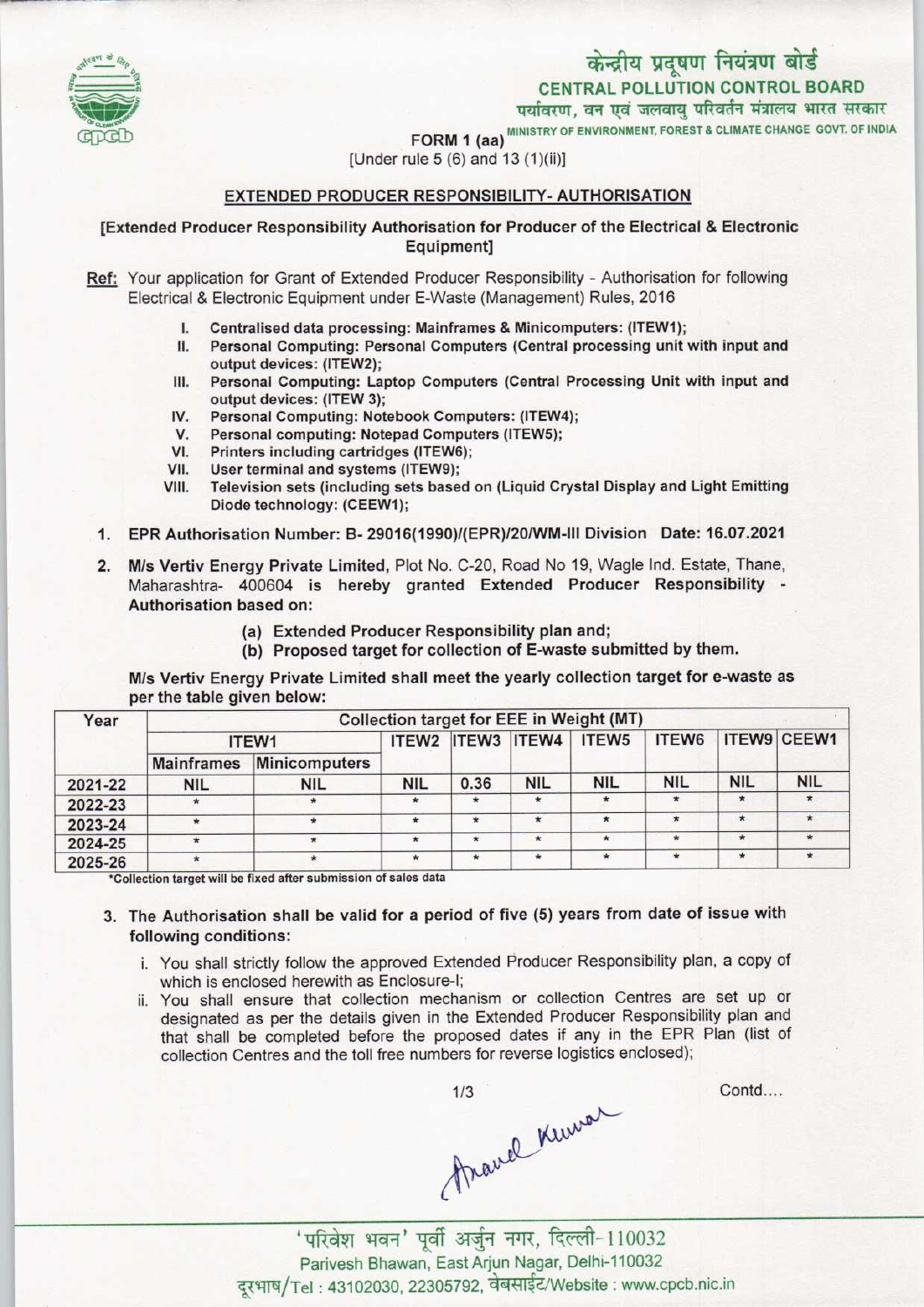

From pre page...

- iii. You shall ensure that all the collected e-waste is channelized to your PRO (M/s Vincular Testing Labs India Private Limited) and records shall be maintained at PRO, dismantler/recycler and your end;
- iv. You shall maintain records, in Form-2 of these Rules, of e-waste and make such records available for scrutiny by Central Pollution Control Board;
- v. You shall file annual returns in Form-3 to the Central Pollution Control Board on or before 30th day of June following the financial year to which that returns relates.

# vi. General Terms & Conditions of the Authorisation:

- a.The authorisation shall comply with provisions of the Environment (Protection) Act, 1986 and the E-waste (Management) Rules,2016 made there under;
- b.The authorisation or its renewal shall be produced for inspection at the request of an officer authorised by the Central Pollution Control Board;
- c.Any change in the approved Extended Producer Responsibility plan should be informed to Central Pollution Control Board within 15 days on which decision shall be communicated by Central Pollution Control Board within sixty days;
- d. It is the duty of the authorised person to take prior permission of the Central Pollution Control Board to close down any collection centre/points or any other facility which are part of the EPR plan;
- e. An application for the renewal of authorisation shall be made as laid down in subrule (vi) of rule of 13(1) the E-Waste (Management) Rules, 2016;
- f.The Board reserves right to cancel/amend/revoke the authorisation at any time as per the policy of the Board or Government.

### vii. Additional Conditions: -

- a) That the applicant will submit annual sales data along with annual returns;
- b) That the applicant has to ensure that the addresses of collection points provided by them in their EPR Plan are correct and traceable and the collection points/centres are functional;
- c) That the applicant will submit revised application for grant of EPR Authorisation in case of applicant adding/changing PRO or changing its EPR Plan;

Contd.....

2/3

Anough Webert